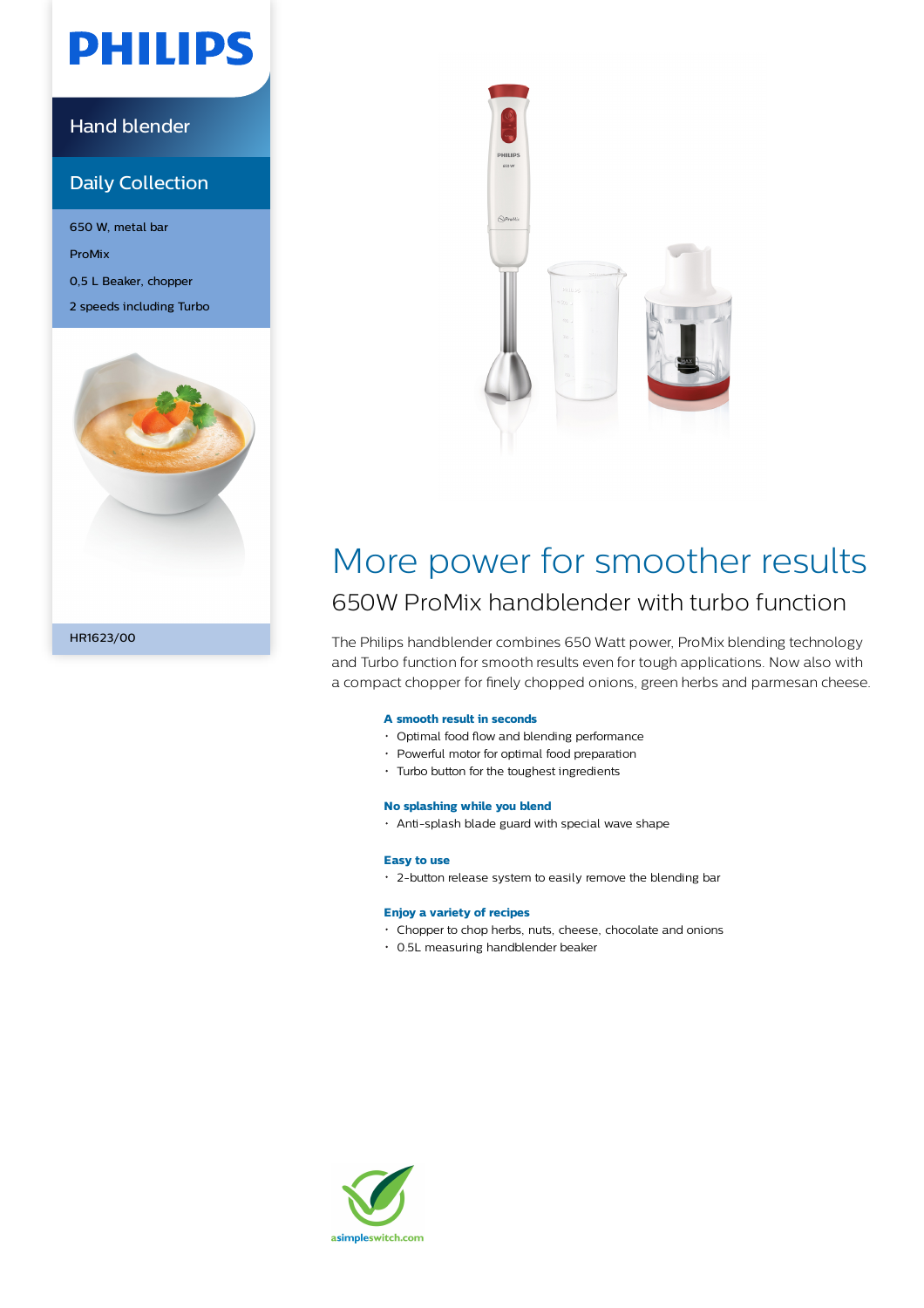#### Hand blender Hand blender Hand blender HR1623/00

## **Highlights**

#### **0.5 L beaker**



With the 0.5L beaker you can measure the ingredients for your recipes, but also quickly blend soups, purees or shakes.

#### **2-button release system**



**Anti-splash blade guard**



The special wave shape in the bottom part of the handblender blending bar garantees no splashes or mess while you blend.

#### **Compact chopper accessory**



With the 2-button release system of the Philips handblender it is easy to remove the blending bar for easy cleaning.

#### **650 Watt Motor**



With the powerfull motor of 650 Watt alsmost any ingredient can be blend.

With the compact chopper accessory of the Philips hand blender you can chop herbs, nuts, cheese, chocolate and onions.

#### **ProMix blending technology**



Developed together with the prestigious Stutgart University, Philips ProMix is a unique, advanced technology that uses a specific

triangular shape to create optimal food flow and maximum performance for faster and more consistent blending.

#### **Turbo function**



With the Turbo function of the Philips handblender you can cut even the toughest ingredients.



asimpleswitch.com

#### **Philips Green Logo**

Philips Green Products can reduce costs, energy consumption and CO2 emissions. How? They offer a significant environmental improvement in one or more of the Philips Green Focal Areas – Energy efficiency, Packaging, Hazardous substances, Weight, Recycling and disposal and Lifetime reliability.